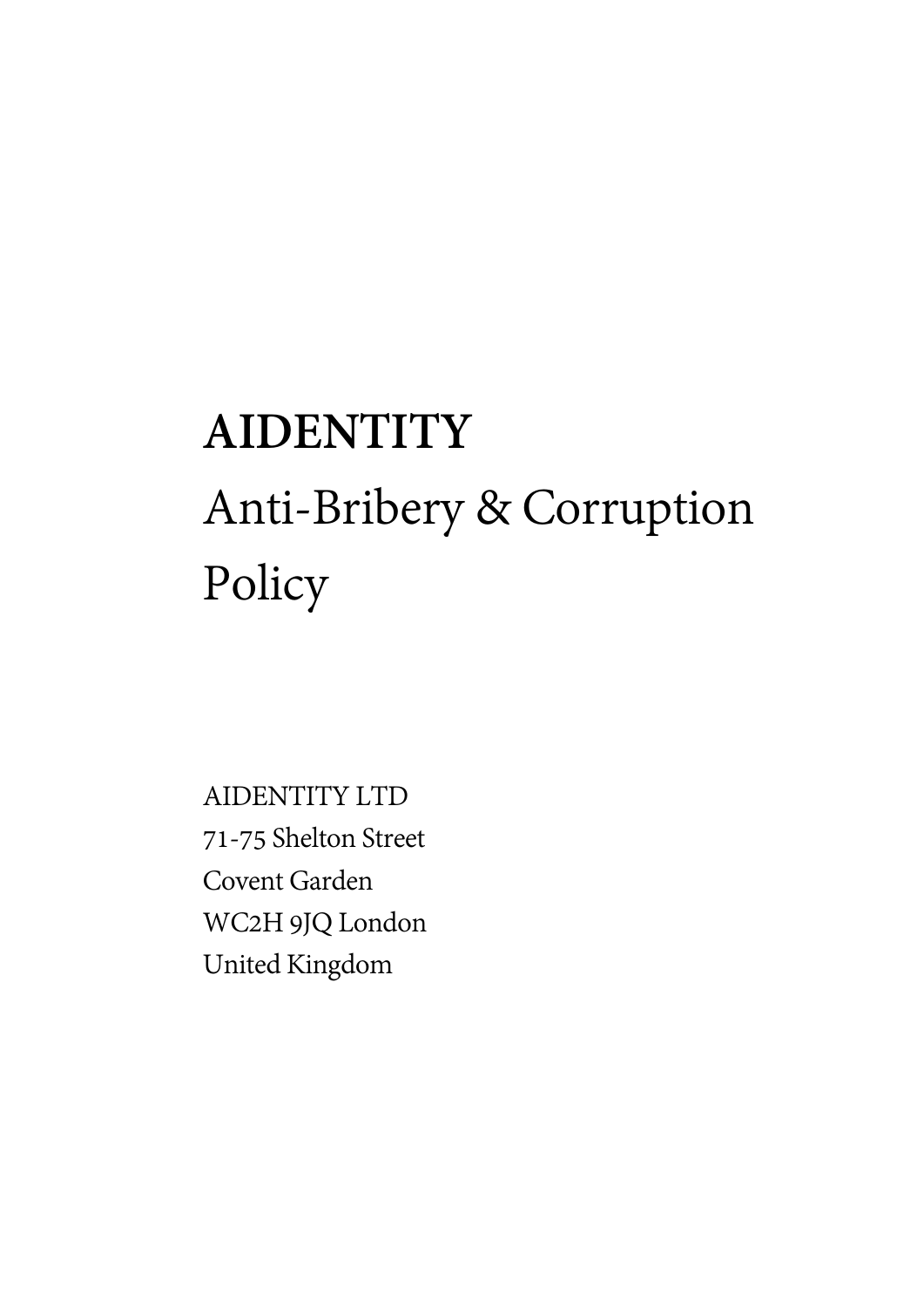### 1. Policy statement

1.1 This anti-bribery policy exists to set out the responsibilities of AIDENTITY and those who work for us in regards to observing and upholding our zero-tolerance position on bribery and corruption. It also exists to act as a source of information and guidance for those working for AIDENTITY. It helps them recognise and deal with bribery and corruption issues, as well as understand their responsibilities.

1.2 AIDENTITY is committed to conducting business in an ethical and honest manner, and is committed to implementing and enforcing systems that ensure bribery is prevented. AIDENTITY has zero-tolerance for bribery and corrupt activities. We are committed to acting professionally, fairly, and with integrity in all business dealings and relationships, wherever in the country we operate.

1.3 AIDENTITY will constantly uphold all laws relating to anti-bribery and corruption in all the jurisdictions in which we operate. We are bound by the laws of the UK, including the Bribery Act 2010, in regards to our conduct both at home and abroad.

1.4 AIDENTITY recognises that bribery and corruption are punishable by up to ten years of imprisonment and a fine. If our company is discovered to have taken part in corrupt activities, we may be subjected to an unlimited fine, be excluded from tendering for public contracts, and face serious damage to our reputation. It is with this in mind that we commit to preventing bribery and corruption in our business, and take our legal responsibilities seriously.

1.5 It is our policy to conduct all of our business in an honest and ethical manner. We take a zerotolerance approach to bribery and corruption. We are committed to acting professionally, fairly and with integrity in all our business dealings and relationships wherever we operate and implementing and enforcing effective systems to counter bribery. We will uphold all laws relevant to countering bribery and corruption in all the jurisdictions in which we operate.

### 2. Definitions

2.1 "Agent": Any individual acting as an agent, paid by the company, acting on the company's behalf in negotiating with Third Parties.

2.2 "Bribery" / "Corruption": Bribery occurs when one person offers, pays, seeks or accepts a payment, gift, favour, or a financial or other advantage from another to influence a business outcome improperly, to induce or reward improper conduct or to gain any commercial, contractual, regulatory or personal advantage. It can be direct or indirect through Third Parties.

2.3 "Company": All subsidiaries and affiliated companies.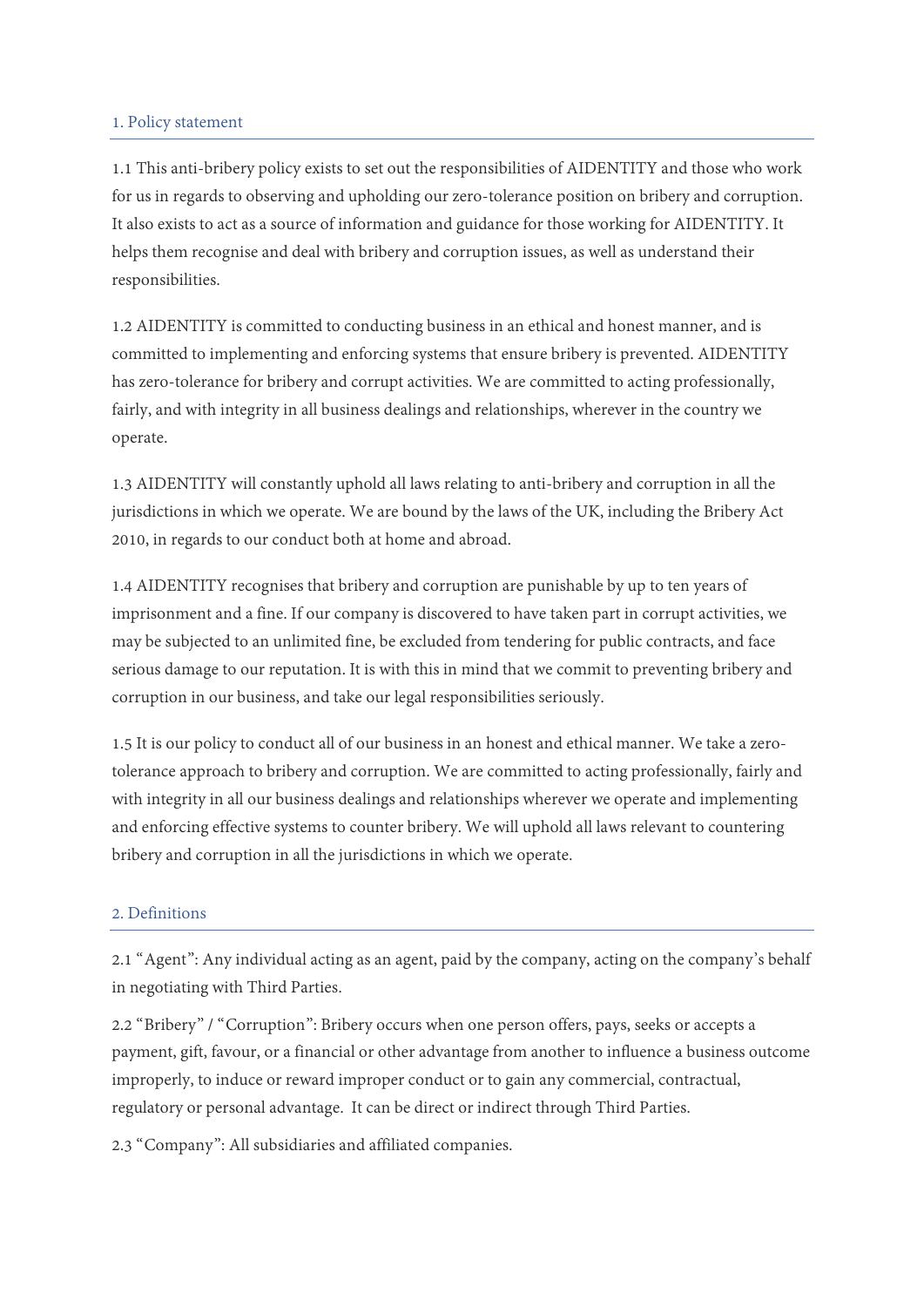2.4 "Conflict of Interest": Occurs when an individual or organisation is involved in multiple interests, one of which could possibly corrupt, or be perceived to corrupt, the motivation for an act in another.

2.5 "Donation": A Donation is a voluntary contribution in the form of monetary or non-monetary gifts to a fund or cause for which no return service or payment is expected or made. Contributions to industry associations or fees for memberships in organisations that serve business interests are not necessarily considered Donations.

2.6 "Employee": For the purposes of this policy this includes all individuals working at all levels and grades, including senior managers, officers, directors, employees (whether permanent, fixed-term or temporary), consultants, contractors, trainees, seconded staff, home-workers, casual workers and agency staff, volunteers, interns, agents, sponsors, or any other person associated with us, or any of our subsidiaries or joint ventures or their employees, wherever they are located.

2.7 "Facilitation Payments": A form of Bribery in which small payments are made with the purpose of expediting or facilitating the performance by a Public Official of a routine governmental action and not to obtain or retain business or any other undue advantage. Facilitation payments are typically demanded by low level and low income Public Officials in exchange for providing services to which one is legally entitled without such payments.

2.8 "Gifts, Invitations & Hospitality": Invitations given or received to social functions, sporting events, meals and entertainment, gifts or customary tokens of appreciation.

2.9 "Intermediary": Includes but is not limited to Agents, distributors, consultants, sales representatives, implementation partners, sales partners.

2.10 "Kickback": A bribe to obtain an undue advantage, where a portion of the undue advantage is 'kicked backed' to the person who gave, or is supposed to give, the undue advantage.

2.11 "Public Official": Officials or employees of any government or other public body, agency or legal entity, at any level, including officers or employees of state-owned enterprises and officers or employees of enterprises which are mandated by a public body or a state-owned enterprise to administrate public functions.

2.12 "Sponsorship": Sponsorship is about partnering with external organisations to deliver mutual benefits through an exchange of monies, products, services, content or other intellectual property.

2.13 "Third Party": Any individual or organisation you come into contact with during the course of your work for us. This includes actual and potential customers, suppliers, business contacts, Intermediaries, government and public bodies, including their advisors, representatives and officials, politicians and political parties.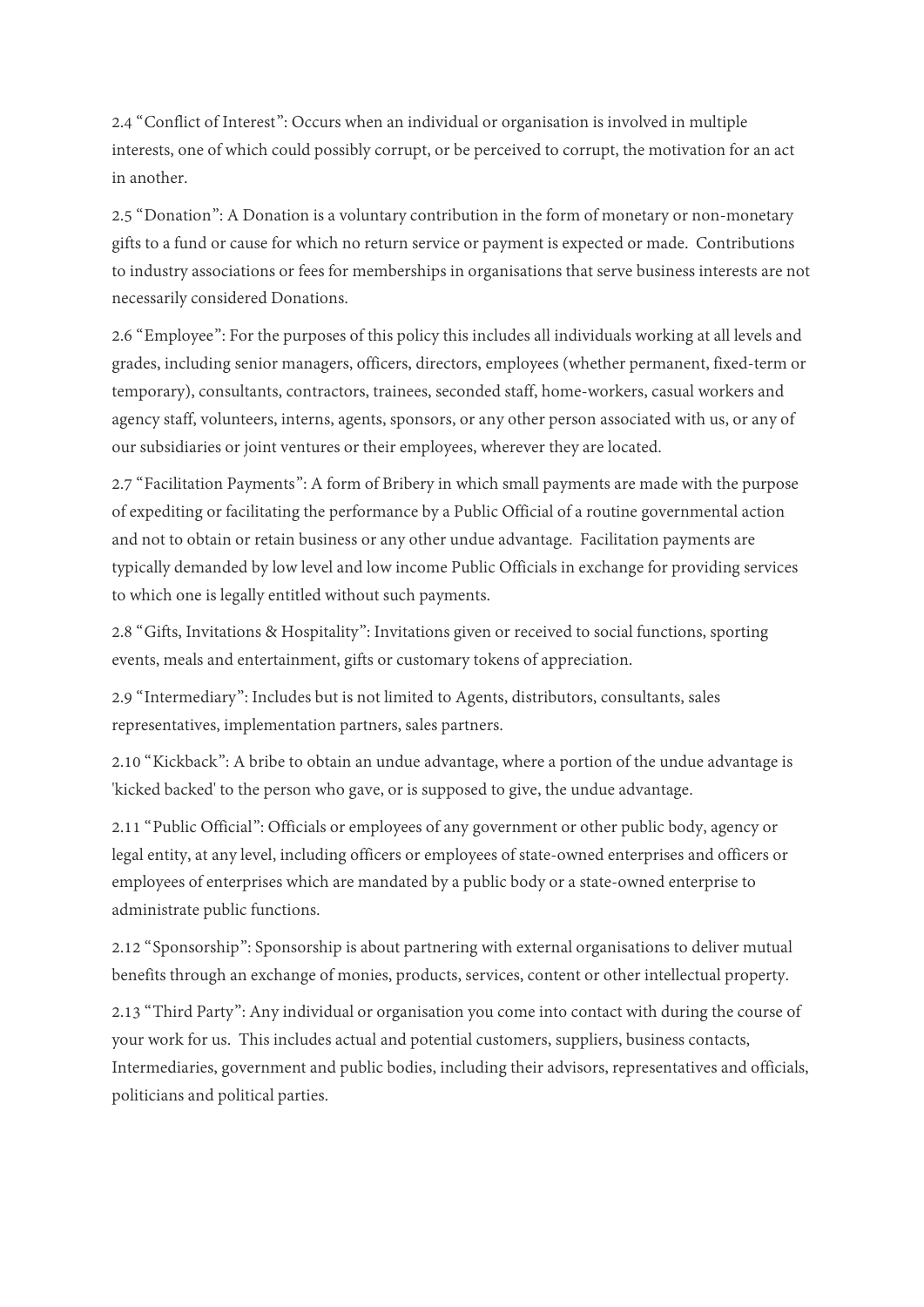## 3. Who is covered by this policy?

3.1 This anti-bribery policy applies to all employees (whether temporary, fixed-term, or permanent), consultants, contractors, trainees, seconded staff, home workers, casual workers, agency staff, volunteers, interns, agents, sponsors, or any other person or persons associated with us (including third parties), or any of our subsidiaries or their employees, no matter where they are located (within or outside of the UK). The policy also applies to Officers, Trustees, Board, and/or Committee members at any level.

3.2 Third-party refers to any individual or organisation our company meets and works with. It refers to actual and potential clients, customers, suppliers, distributors, business contacts, agents, advisers, and government and public bodies – this includes their advisors, representatives and officials, politicians, and public parties.

3.3 Any arrangements our company makes with a third party is subject to clear contractual terms, including specific provisions that require the third party to comply with minimum standards and procedures relating to anti-bribery and corruption.

## 4. Definition of Bribery

4.1 Bribery refers to the act of offering, giving, promising, asking, agreeing, receiving, accepting, or soliciting something of value or of an advantage so as to induce or influence an action or decision.

4.2 A bribe refers to any inducement, reward, or object/item of value offered to another individual in order to gain commercial, contractual, regulatory, or personal advantage.

4.3 Bribery is not limited to the act of offering a bribe. If an individual is on the receiving end of a bribe and they accept it, they are also breaking the law.

4.4 Bribery is illegal. Employees must not engage in any form of bribery, or through a third party such as an agent or distributor. They must not bribe a foreign public official anywhere in the world. They must not accept bribes in any form and if they are uncertain about whether something is a bribe or a gift or act of hospitality, they must seek further advice from the company's compliance manager.

### 5. What is and what is NOT acceptable

5.1 This section of the policy refers to 4 areas: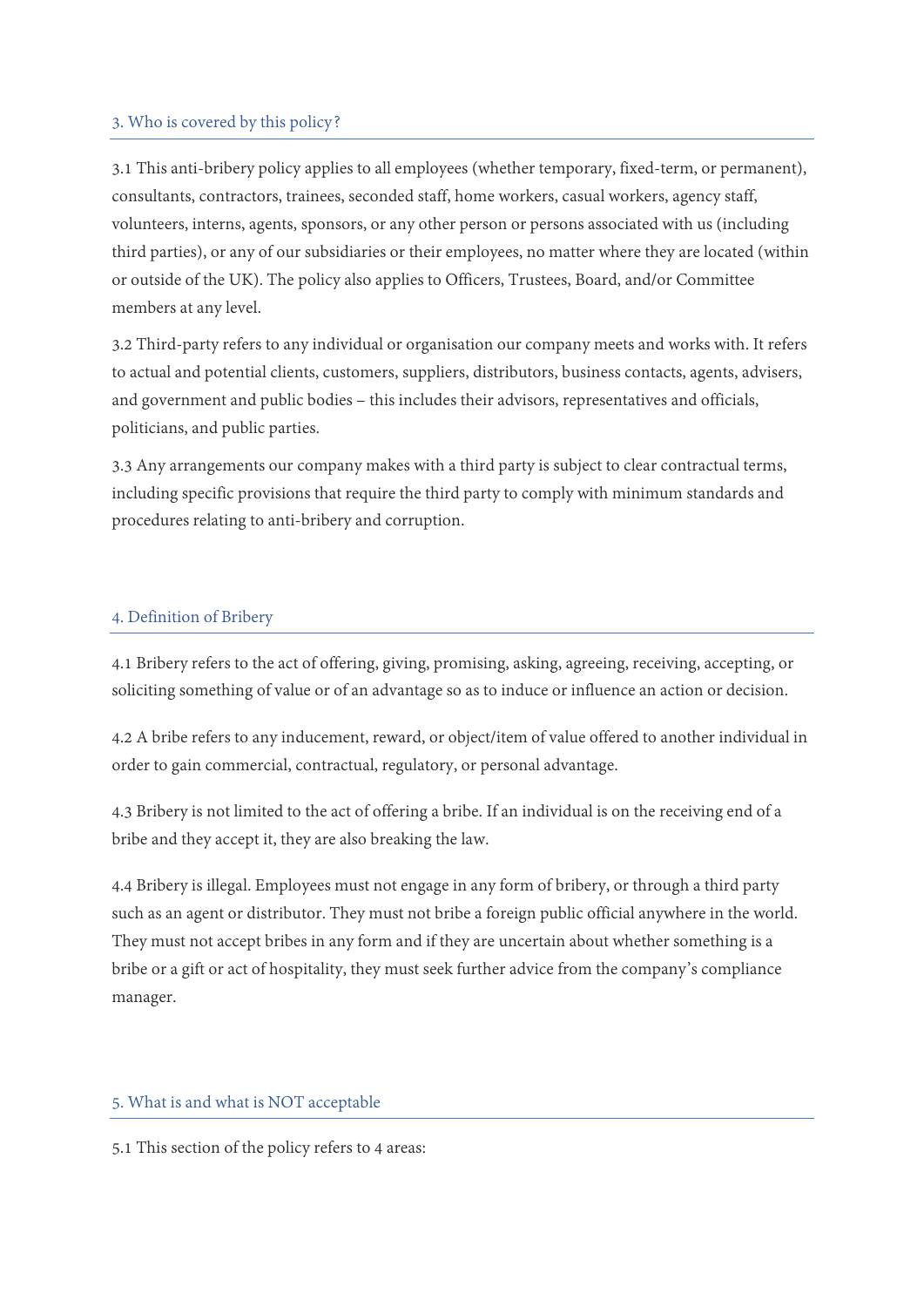- Gifts and hospitality
- Facilitation payments
- Political contributions
- Charitable contributions

5.2 Gifts and hospitality AIDENTITY accepts normal and appropriate gestures of hospitality and goodwill (whether given to/received from third parties) so long as the giving or receiving of gifts meets the following requirements:

- a. It is not made with the intention of influencing the party to whom it is being given, to obtain or reward the retention of a business or a business advantage, or as an explicit or implicit exchange for favours or benefits.
- b. It is not made with the suggestion that a return favour is expected.
- c. It is in compliance with local law.
- d. It is given in the name of the company, not in an individual's name.
- e. It does not include cash or a cash equivalent, e.g. a voucher or gift certificate.
- f. It is appropriate for the circumstances, e.g. giving small gifts around a holiday or as a small thank you to a company for helping with a large project upon completion.
- g. It is of an appropriate type and value and given at an appropriate time, taking into account the reason for the gift.
- h. It is given or received openly, not secretly.
- i. It is not selectively given to a key, influential person, clearly with the intention of directly influencing them.
- j. It is not above a certain excessive value, as pre-determined by the company's compliance manager, i.e. in excess of £40.
- k. It is not an offer to, or accepted from, a government official or representative or politician or political party, without the prior approval of the company's compliance manager.

5.3 Where it is inappropriate to decline the offer of a gift (i.e. when meeting with an individual of a certain religion/culture who may take offence), the gift may be accepted so long as it is declared to the compliance manager, who will assess the circumstances.

5.4 AIDENTITY recognises that the practice of giving and receiving business gifts varies between countries, regions, cultures, and religions, so definitions of what is acceptable and not acceptable will inevitably differ for each.

5.5 As good practice, gifts given and received should always be disclosed to the compliance manager. Gifts from suppliers should always be disclosed.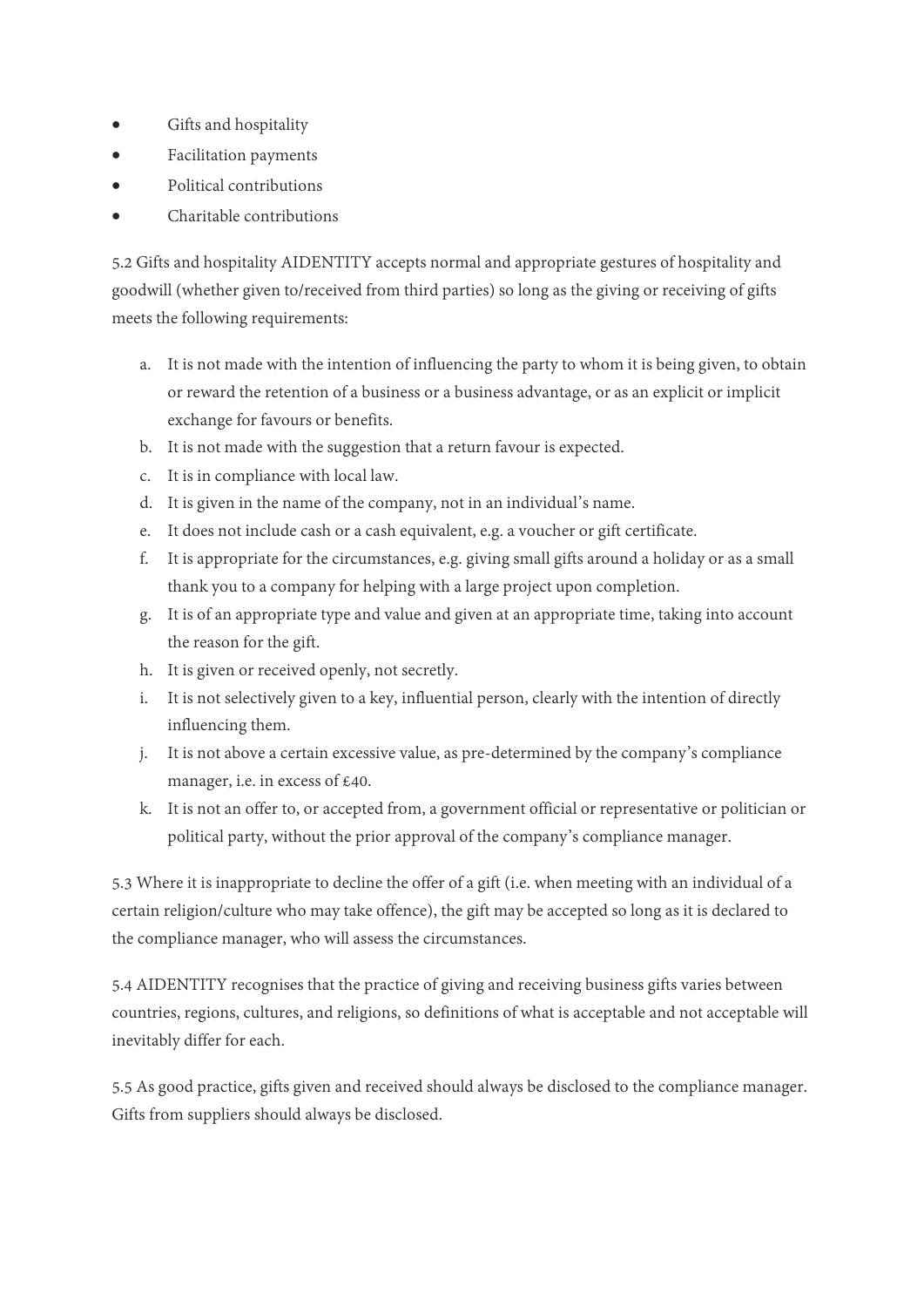5.6 The intention behind a gift being given/received should always be considered. If there is any uncertainty, the advice of the compliance manager should be sought.

5.7 Facilitation Payments and Kickbacks AIDENTITY does not accept and will not make any form of facilitation payments of any nature. We recognise that facilitation payments are a form of bribery that involves expediting or facilitating the performance of a public official for a routine governmental action. We recognise that they tend to be made by low level officials with the intention of securing or speeding up the performance of a certain duty or action.

5.8 AIDENTITY does not allow kickbacks to be made or accepted. We recognise that kickbacks are typically made in exchange for a business favour or advantage.

5.9 AIDENTITY recognises that, despite our strict policy on facilitation payments and kickbacks, employees may face a situation where avoiding a facilitation payment or kickback may put their/their family's personal security at risk. Under these circumstances, the following steps must be taken:

- a. Keep any amount to the minimum.
- b. Ask for a receipt, detailing the amount and reason for the payment.
- c. Create a record concerning the payment.
- d. Report this incident to your line manager.

5.10 Political Contributions AIDENTITY will not make donations, whether in cash, kind, or by any other means, to support any political parties or candidates. We recognise this may be perceived as an attempt to gain an improper business advantage.

5.11 Charitable Contributions AIDENTITY accepts (and indeed encourages) the act of donating to charities – whether through services, knowledge, time, or direct financial contributions (cash or otherwise) – and agrees to disclose all charitable contributions it makes.

5.12 Employees must be careful to ensure that charitable contributions are not used to facilitate and conceal acts of bribery.

5.13 We will ensure that all charitable donations made are legal and ethical under local laws and practices, and that donations are not offered/made without the approval of the compliance manager.

# 6. Rules for giving gifts and hospitality

6.1 This policy does not prohibit normal and appropriate hospitality (given and received) to or from Third Parties.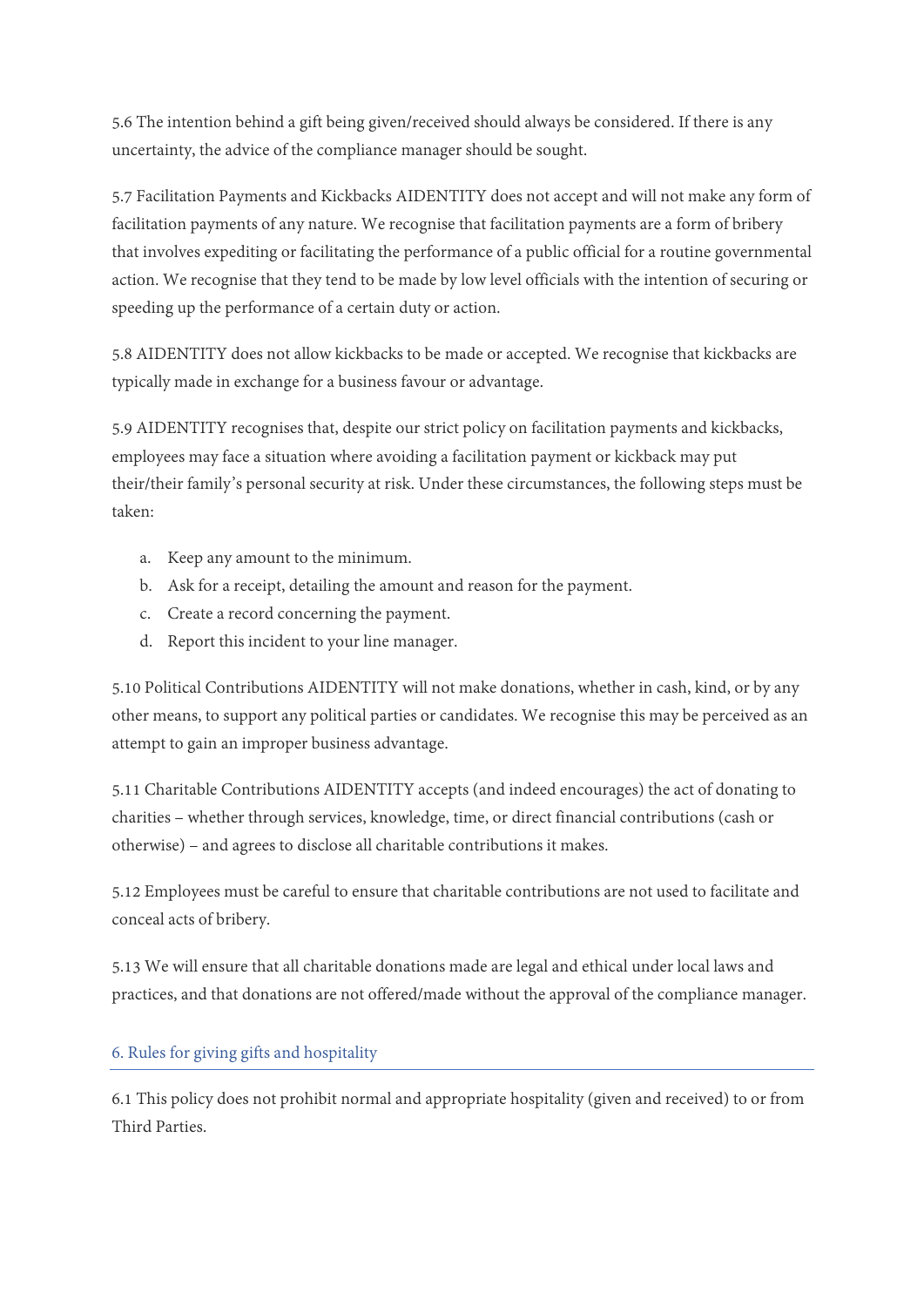6.2 You are prohibited from accepting a gift or giving a gift to a third party in the following situations:

- a. It is made with the intention of influencing a Third Party to obtain or retain business, to gain a business advantage, or to reward the provision or retention of business or a business advantage, or in explicit or implicit exchange for favours or benefits.
- b. It is given in your name and not in the name of the AIDENTITY.
- c. It includes cash or a cash equivalent such as gift certificates or vouchers.
- d. It is of an inappropriate type and value and given at an inappropriate time e.g. during a tender process).
- e. It is given secretly and not openly.

6.3 We appreciate that the practice of giving business gifts varies between countries and regions and what may be normal and acceptable in one region may not be in another. The test to be applied is whether in all the circumstances the gift or hospitality is reasonable, justifiable and is proportionate. The intention behind the gift should always be considered.

# 7. Rules for giving gifts and hospitality

7.1 As an employee of AIDENTITY, you must ensure that you read, understand, and comply with the information contained within this policy, and with any training or other anti-bribery and corruption information you are given.

7.2 All employees and those under our control are equally responsible for the prevention, detection, and reporting of bribery and other forms of corruption. They are required to avoid any activities that could lead to, or imply, a breach of this anti-bribery policy.

7.3 If you have reason to believe or suspect that an instance of bribery or corruption has occurred or will occur in the future that breaches this policy, you must notify the compliance manager.

7.4 If any employee breaches this policy, they will face disciplinary action and could face dismissal for gross misconduct. AIDENTITY has the right to terminate a contractual relationship with an employee if they breach this anti-bribery policy.

7.5 It is not acceptable for you (or someone on your behalf) to:

- a. Give, promise to give, or offer, a payment, gift or hospitality with the expectation or hope that a business advantage will be received, or to reward a business advantage already given.
- b. Give, promise to give, or offer, a payment, gift or hospitality to a Public Official or Third Party to 'facilitate' or expedite a routine procedure.
- c. Accept payment from a Third Party that you know or suspect is offered with the expectation that it will obtain a business advantage for them.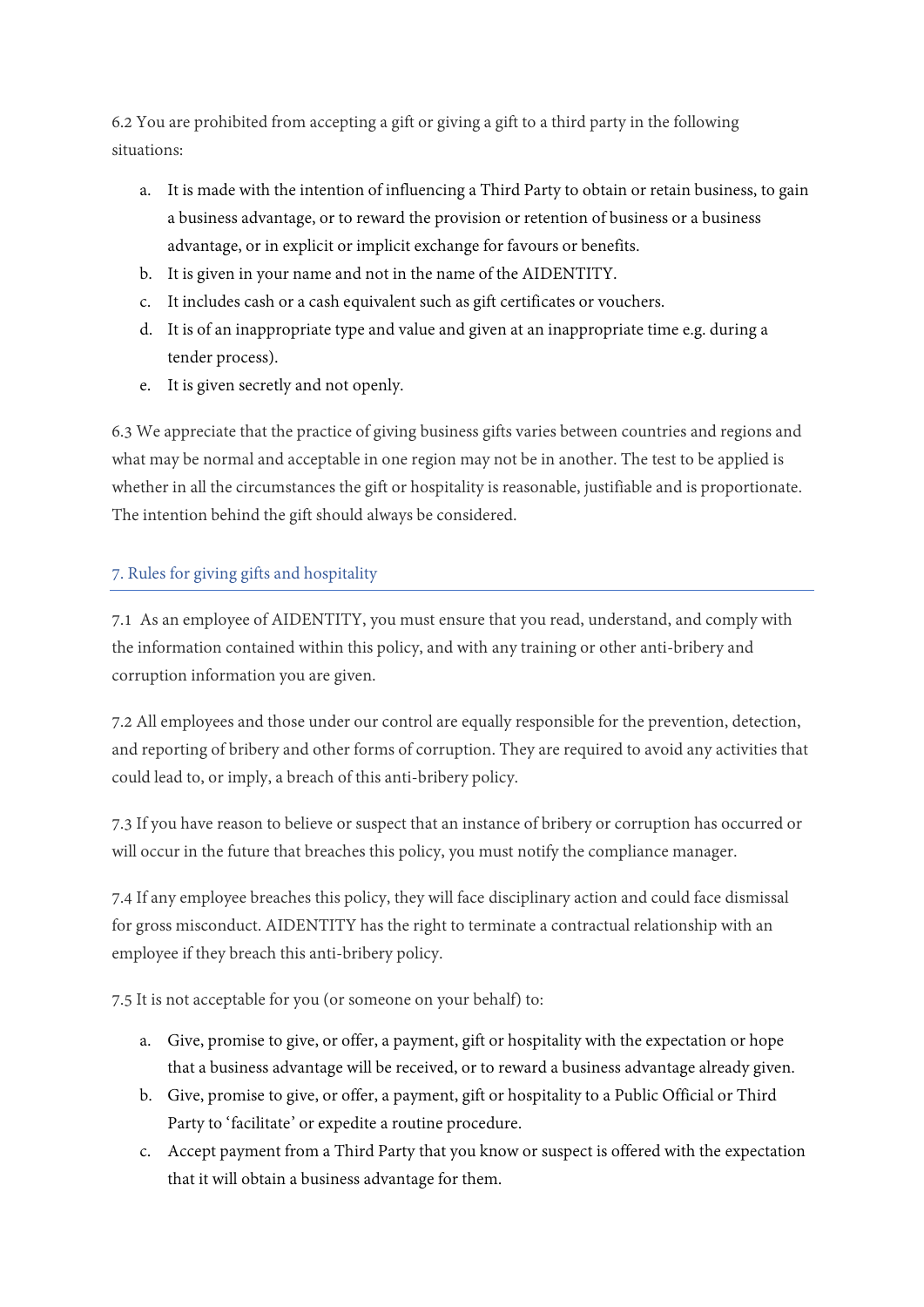- d. Accept a gift or hospitality from a Third Party if you know or suspect that it is offered or provided with an expectation that a business advantage will be provided by us in return.
- e. Threaten or retaliate against another Employee who has refused to commit a bribery offence or who has raised concerns under this policy.
- f. Engage in any activity that might lead to a breach of this policy or perceived breach of this policy.

7.8 It is your responsibility to ensure that all accounts, invoices, memoranda and other documents and records relating to dealings with Third Parties, such as clients, suppliers and business contacts, should be prepared and maintained with strict accuracy and completeness. No accounts may be kept 'off-book'.

7.9 You must declare and keep a written record of all Gifts, Invitations & Hospitality. Any which are accepted or offered are subject to managerial review.

7.10 You must ensure all expense claims relating to Gifts, Invitations & Hospitality or expenses incurred to Third Parties are submitted in accordance with the AIDENTITY expenses policy and specifically record the reason for the expenditure.

7.11 The prevention, detection and reporting of any form of Bribery & Corruption are the responsibility of all Employees. You must notify the compliance manager as soon as possible if you are offered a bribe, are asked to make one, suspect that this may happen in the future, or believe that you are a victim of another form of unlawful activity.

7.12 All Employees have the responsibility to read, understand and comply with this policy. You should, at all times, avoid any activity that might lead to, or suggest, a breach of this policy.

7.13 Any Employee who breaches this policy will face disciplinary action, which could result in dismissal for gross misconduct.

7.14 Employees are encouraged to raise concerns about any instance, or suspicion, of malpractice at the earliest possible stage through their line manager or other available reporting mechanisms.

# 8. What happens if I have a concern?

8.1 This section of the policy covers 3 areas:

- a. How to raise a concern.
- b. What to do if you are a victim of bribery or corruption.
- c. Protection.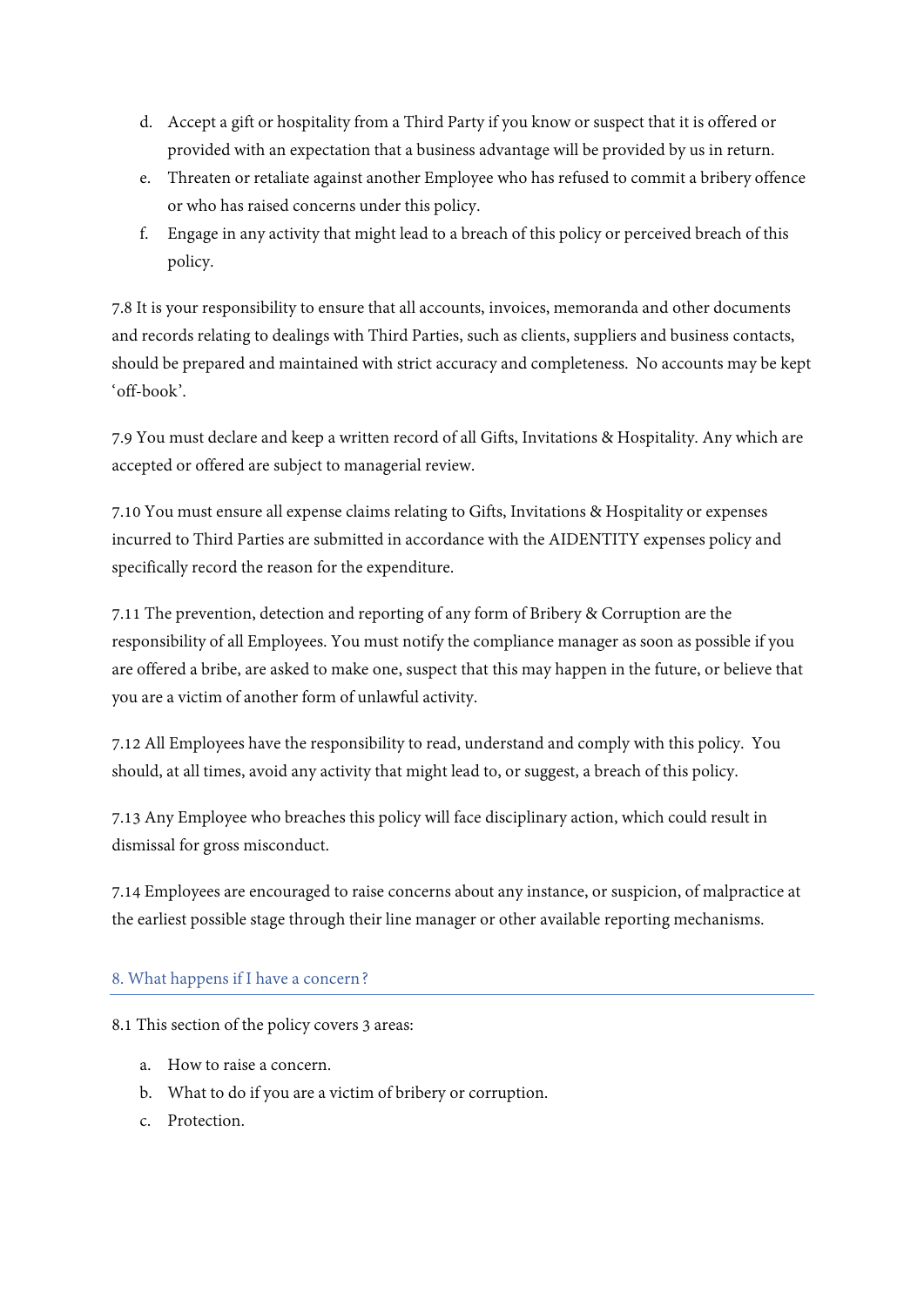8.2 How to raise a concern: If you suspect that there is an instance of bribery or corrupt activities occurring in relation to AIDENTITY, you are encouraged to raise your concerns at as early a stage as possible. If you're uncertain about whether a certain action or behaviour can be considered bribery or corruption, you should speak to your line manager, the compliance manager, the director, or the Head of Governance and Legal.

8.3 AIDENTITY will familiarise all employees with its whistleblowing procedures so employees can vocalise their concerns swiftly and confidentially.

8.4 What to do if you are a victim of bribery or corruption: You must tell your compliance manager as soon as possible if you are offered a bribe by anyone, if you are asked to make one, if you suspect that you may be bribed or asked to make a bribe in the near future, or if you have reason to believe that you are a victim of another corrupt activity.

8.5 Protection: If you refuse to accept or offer a bribe or you report a concern relating to potential act(s) of bribery or corruption, AIDENTITY understands that you may feel worried about potential repercussions. AIDENTITY will support anyone who raises concerns in good faith under this policy, even if investigation finds that they were mistaken.

8.6 AIDENTITY will ensure that no one suffers any detrimental treatment as a result of refusing to accept or offer a bribe or other corrupt activities or because they reported a concern relating to potential act(s) of bribery or corruption.

8.7 Detrimental treatment refers to dismissal, disciplinary action, treats, or unfavourable treatment in relation to the concern the individual raised.

8.8 If you have reason to believe you've been subjected to unjust treatment as a result of a concern or refusal to accept a bribe, you should inform your line manager or the compliance manager immediately.

# 9. Training and communication

9.1 AIDENTITY will provide training on this policy as part of the induction process for all new employees. Employees will also receive regular, relevant training on how to adhere to this policy, and will be asked annually to formally accept that they will comply with this policy.

9.2 AIDENTITY 's anti-bribery and corruption policy and zero-tolerance attitude will be clearly communicated to all suppliers, contractors, business partners, and any third-parties at the outset of business relations, and as appropriate thereafter.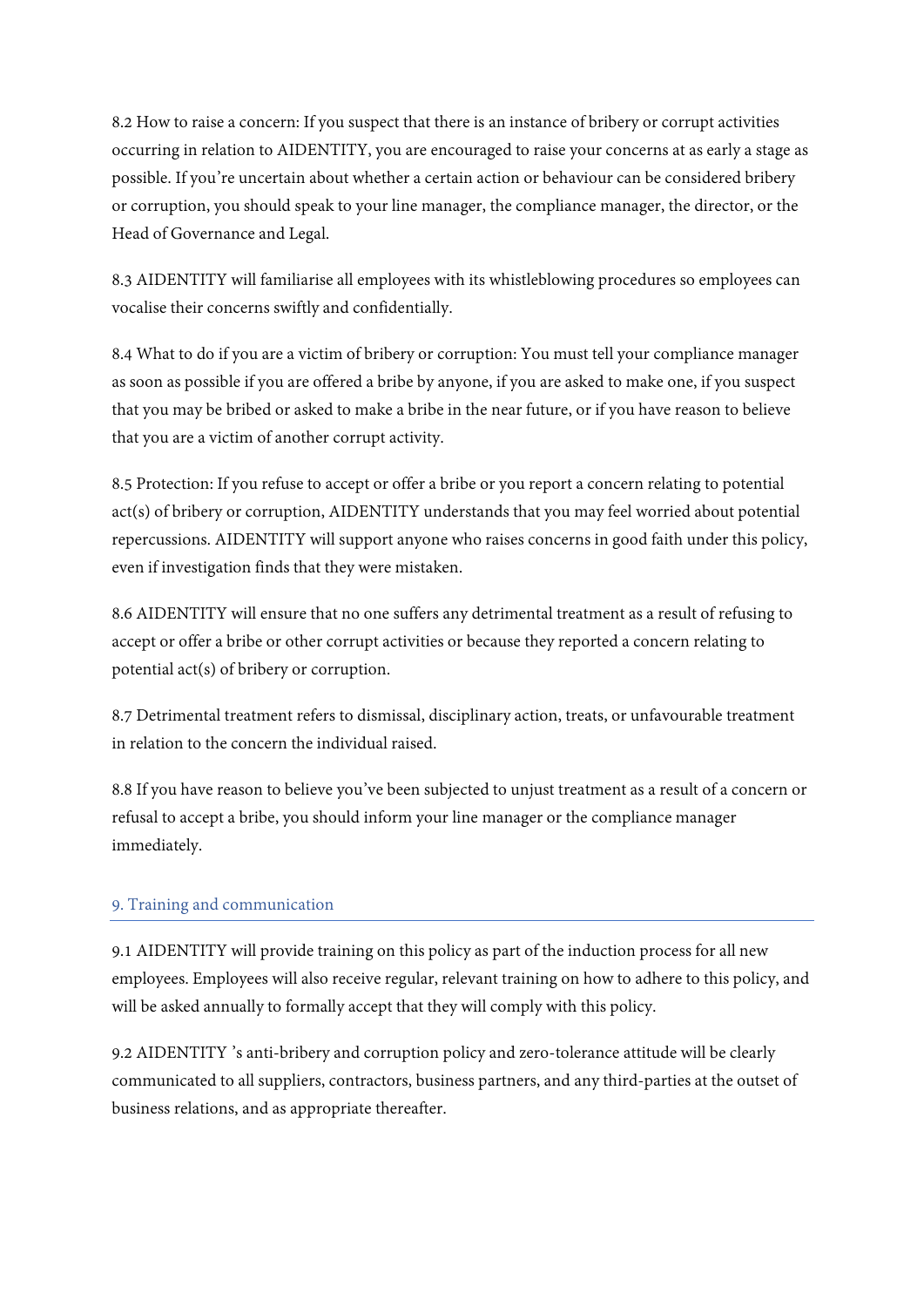9.3 AIDENTITY will provide relevant anti-bribery and corruption training to employees etc. where we feel their knowledge of how to comply with the Bribery Act needs to be enhanced. As good practice, all businesses should provide their employees with anti-bribery training where there is a potential risk of facing bribery or corruption during work activities.

## 10. Record keeping

10.1 AIDENTITY will keep detailed and accurate financial records, and will have appropriate internal controls in place to act as evidence for all payments made. We will declare and keep a written record of the amount and reason for hospitality or gifts accepted and given, and understand that gifts and acts of hospitality are subject to managerial review.

## 11. Monitoring and reviewing

11.1 AIDENTITY 's compliance manager is responsible for monitoring the effectiveness of this policy and will review the implementation of it on a regular basis. They will assess its suitability, adequacy, and effectiveness.

11.2 Internal control systems and procedures designed to prevent bribery and corruption are subject to regular audits to ensure that they are effective in practice.

11.3 Any need for improvements will be applied as soon as possible. Employees are encouraged to offer their feedback on this policy if they have any suggestions for how it may be improved. Feedback of this nature should be addressed to the compliance manager.

11.4 This policy does not form part of an employee's contract of employment and AIDENTITY may amend it at any time so as to improve its effectiveness at combatting bribery and corruption.

# Appendix I: Red flags

The following is a list of possible red flags that may arise during the course of your work for us and which may raise concerns under various anti-bribery and anti-corruption laws. The list is not intended to be exhaustive and is for illustrative purposes only.

If you encounter any of these red flags while working for us, you must report them promptly to [E.G. COMPLIANCE MANAGER]

- a. You become aware that a Third Party engages in, or has been accused of engaging in, improper business practices.
- b. If the Third Party refuses to divulge adequate information during due diligence procedure.